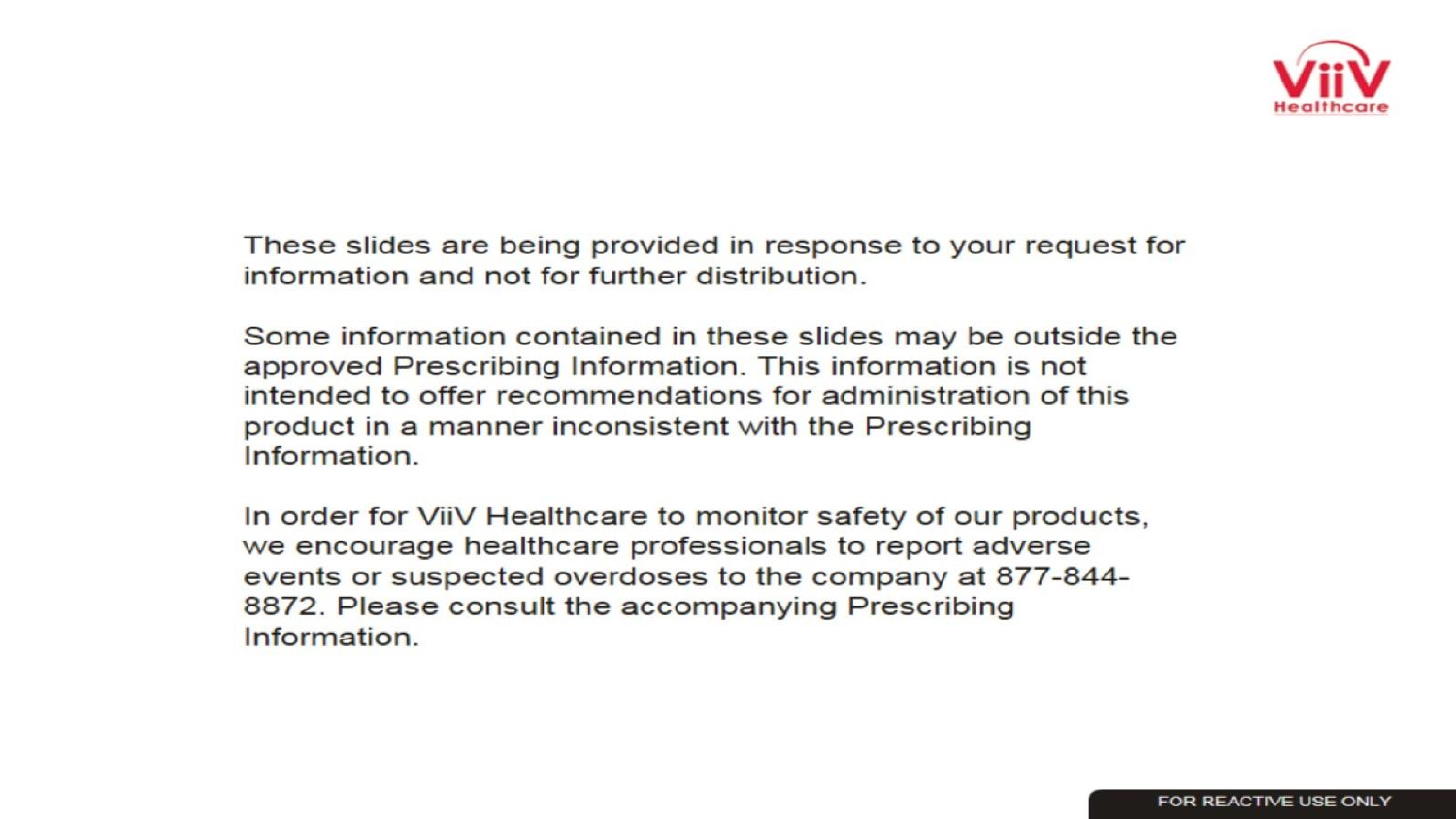

 $\widehat{\text{V}}$ ii $\widehat{\text{V}}$ 

**cabotegravir long-acting plus rilpivirine long-acting**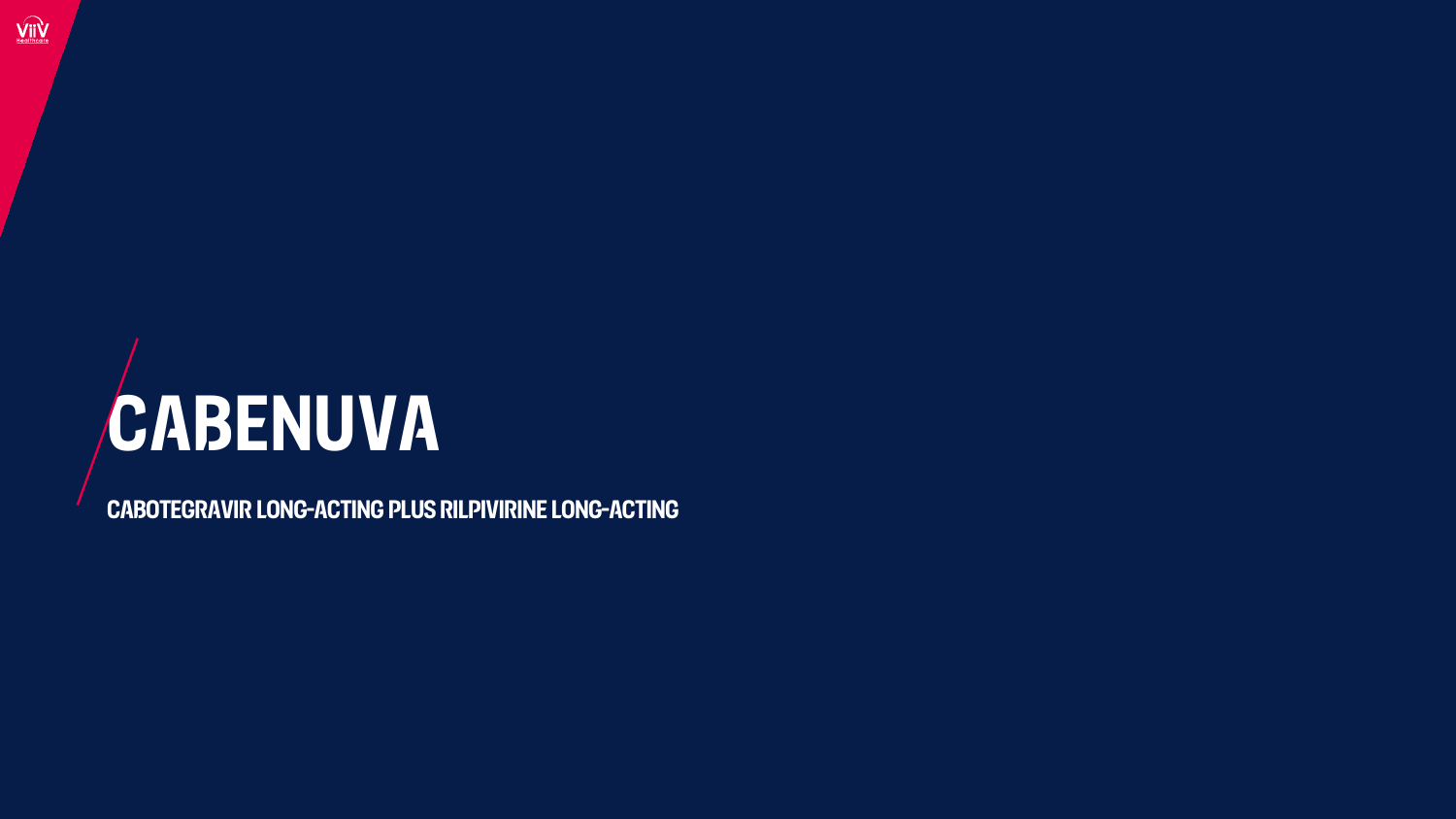## **Lifelong Daily HiV Therapy can be Challenging for Some PLHiV**

#### **Fear of disclosure<sup>1</sup>–<sup>3</sup>**



 $\mathcal{L}_{\Theta}$ 

Stigma and inadvertent disclosure of HIV status remain concerns for many PLHIV

#### **Daily reminder of HIV<sup>2</sup>**

Psychological challenges can match physical manifestations

#### **Adherence anxiety<sup>2</sup>**

Daily medication can be restrictive and cause adherence anxiety

#### **Dose skipping<sup>4</sup>**

Patients have reported skipping or delaying doses to prevent inadvertent disclosure of HIV status



#### **Positive Perspectives Study<sup>5</sup>**

The largest proportion of respondents ranked **'longer-lasting medicine so I don't have to take it every day'** as their highest priority

Positive Perspectives Study 2019 (N=2389)†

**\***PLHIV who ranked each attribute as either the first or second most important was: 'reduced long-term impact on my body' (46.7%); 'longer-lasting medicine so I don't have to take it every day' (43.1%); 'fewer side effects' (40.5%); 'less HIV medicine each day but just as effective' (25.4%); less chance of affecting other medicines/drugs/pills I take' (21.6%); 'no food restrictions or requirements' (14.0%); and 'smaller pills' (8.7%)

**†**Participants were enrolled from Europe (n=1119), North America (n=520), South Africa (n=179), Australia (n=120), Japan (n=75), Mexico (n=63), Brazil (n=58), Taiwan (n=55), Argentina (n=50), Chile (n=50), China (n=50), and South Korea (n=50)

/ **An alternative form of ART administration may be beneficial to PLHIV who experience challenges associated with daily oral ART.**

/ **Long-lasting treatment, requiring less frequent dosing, is one of the most important unmet needs for PLHIV.**

ViiV Confidential Information. Do Not Distribute. References: 1. Changing Perceptions: Talking About HIV and Attitude. Positive Voices Survey, 2018. 2. Young B, et al. IDWeek 2019. Poster 1329. 3. Katz IT, et al. J Int AIDS Soc. 2013;16 (Suppl 2):18640. 4. Muessig KE, et al. AIDS Patient Care STDS. 2015;29:606–16. 5. de los Rios P, et al. Popul Med. 2020;2:23.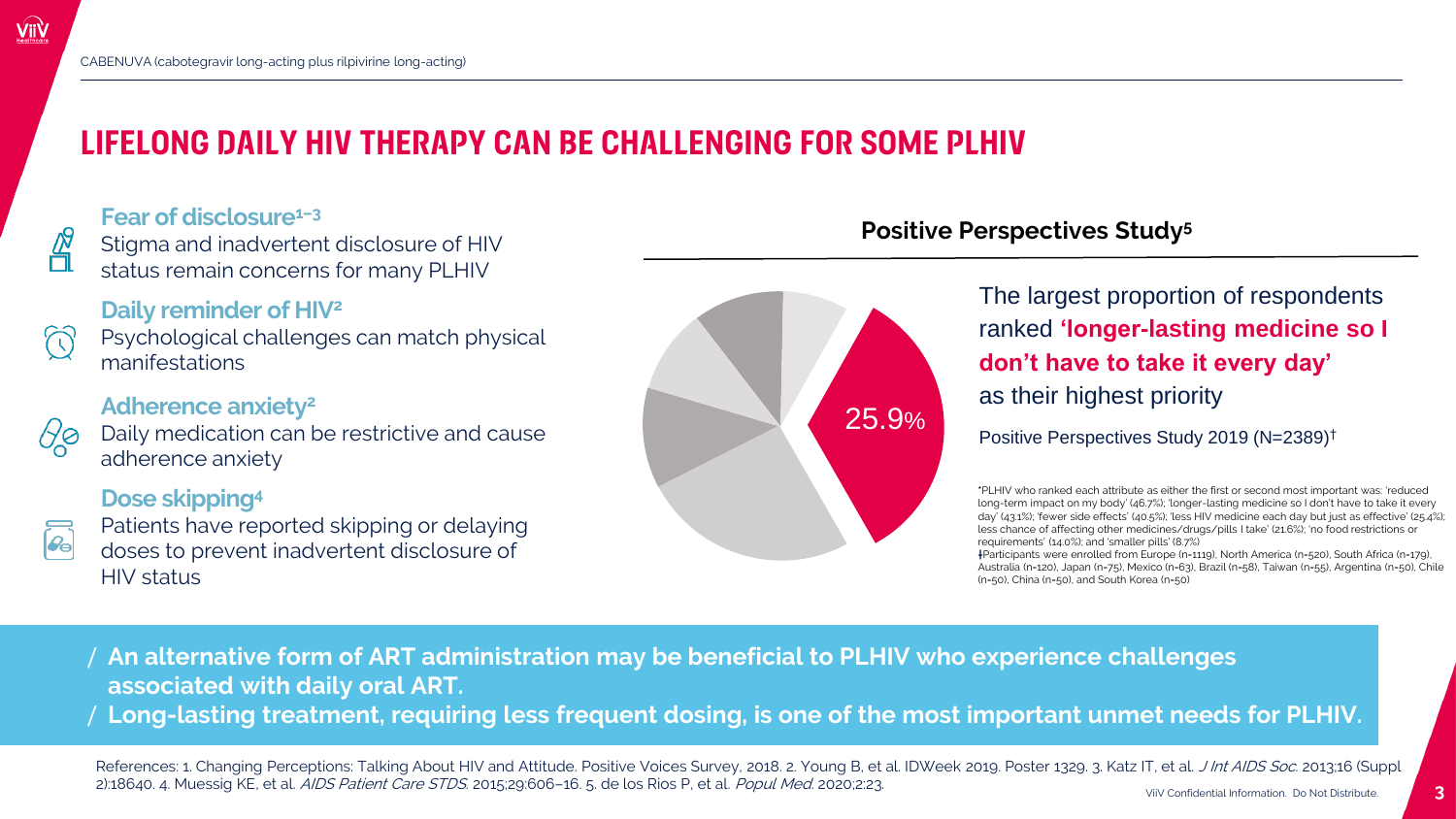ViiV

### **DHHS AND IAS-USA GUIDELINES: CABENUVA STRONGLY RECOMMENDED FOR VIROLOGICALLY SUPPRESSED PATIENTS WITH HIV-1**

# **DHHS Guidelines Now Recommend: CAB/RPV LA (AI)\***

### **IAS-USA Guidelines Now Recommend: CAB/RPV LA (AIa)\*\***

| Strength of<br>Recommendation | Strong recommendation<br>for the statement (A)     | Strength of<br>Strong panel<br>$\equiv$<br>Recommendation<br>support (A)        |
|-------------------------------|----------------------------------------------------|---------------------------------------------------------------------------------|
| Quality of<br>$=$<br>Evidence | ≥1 randomized trials<br>with clinical outcomes (I) | ≥1 RCT published in peer-<br>Quality of<br>reviewed literature (la)<br>Evidence |

\*Strength of Recommendation for the Statement: A=Strong; B=Moderate; C=Optional. Quality of Evidence: I= ≥1 randomized trials with clinical outcomes; II= ≥1 well designed, non-randomized trials or observational cohort stud clinical outcomes; III=expert opinion.

"Strength of Recommendation: A=Strong: B=Moderate: C=Limited or weak. Quality of Evidence: Ia=Evidence from ≥1 RCTs published in the peer-reviewed literature: Ib=Evidence from ≥1 RCTs presented in abstract form at peer-re scientific meetings; IIa=Evidence from cohort or case-control studies published in the peer-reviewed literature; IIb=Evidence from cohort or case-control studies presented in abstract form at peer-reviewed scientific meeti analysis of the available evidence.

CAB=cabotegravir; DHHS=Department of Health and Human Services; IAS=International Antiviral Society; LA=long-acting; RCT=randomized controlled trial; RPV=rilpivirine.

DHHS Panel on Antiretroviral Guidelines for Adults and Adolescents. Guidelines for the Use of Antiretroviral Agents in Adults and Adolescents with HIV. US Department of Health and Human Services. https://clinicalinfo.hiv.gov/sites/default/files/guidelines/documents/AdultARV\_GL\_ID\_2021\_CabRpv.pdf. Updated February 24, 2021. Accessed March 25, 2021. Saag MS, et al. *JAMA*. 2020;324(16):1651-1669.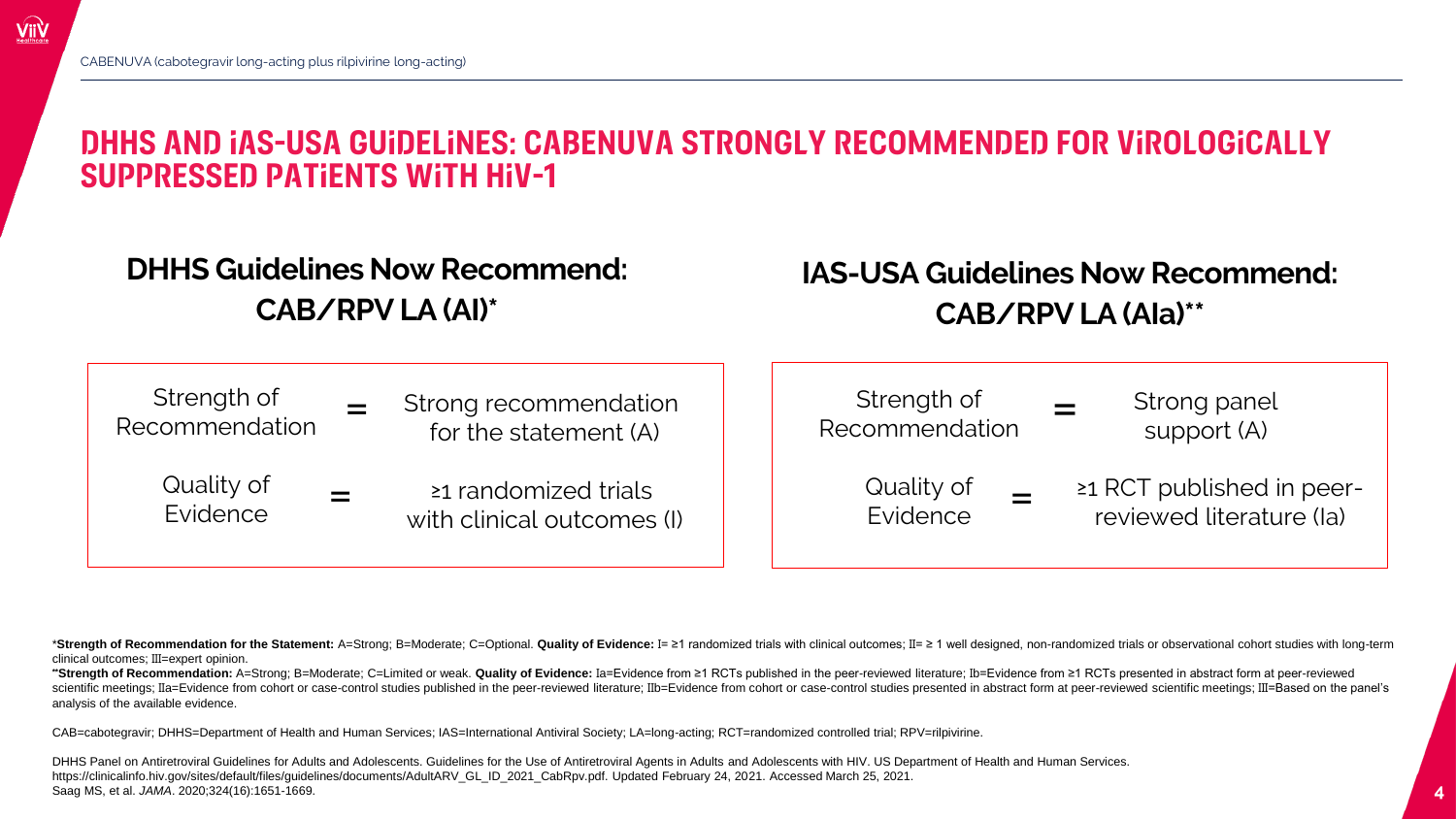#### **CABENUVA indication**

US FDA Prescribing Information:

**CABENUVA (CAB + RPV LA), co-packaged for IM use<sup>1</sup>**

**Indicated as a complete regimen** for the treatment of HIV-1 infection in adults to replace the current ARV regimen in those who are virologically suppressed\* on a stable ARV regimen with no history of treatment failure and with no known or suspected resistance to either CAB or RPV.

\*Defined as HIV-1 RNA <50 copies/mL

.

.

References: 1. ViiV Healthcare. Cabenuva [prescribing information]. 2021.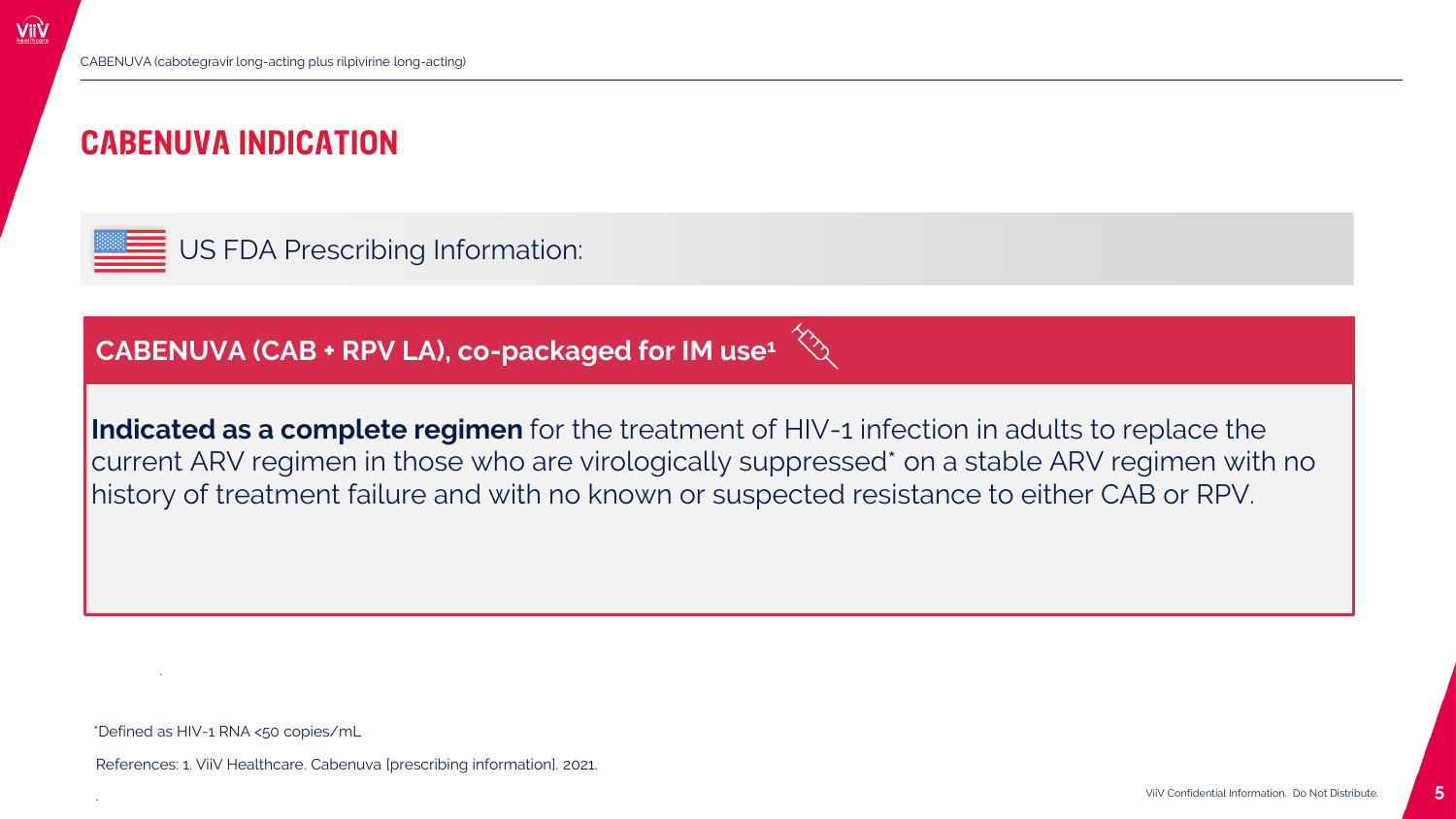$\widehat{\text{V}}$ ii $\widehat{\text{V}}$ 



### **Antiretroviral Therapy as Long-Acting Suppression (ATLAS)**

Study evaluating the efficacy, safety, and tolerability of switching to longacting cabotegravir plus long-acting rilpivirine from current antiretroviral regimen **in virologically suppressed HIV-1-infected adults**



#### **First Long-Acting HIV Injectable Regimen (FLAIR)**

Study evaluating the efficacy, safety, and tolerability of switching to longacting cabotegravir plus long-acting rilpivirine from current antiretroviral regimen **in virologically suppressed HIV-1-infected adults**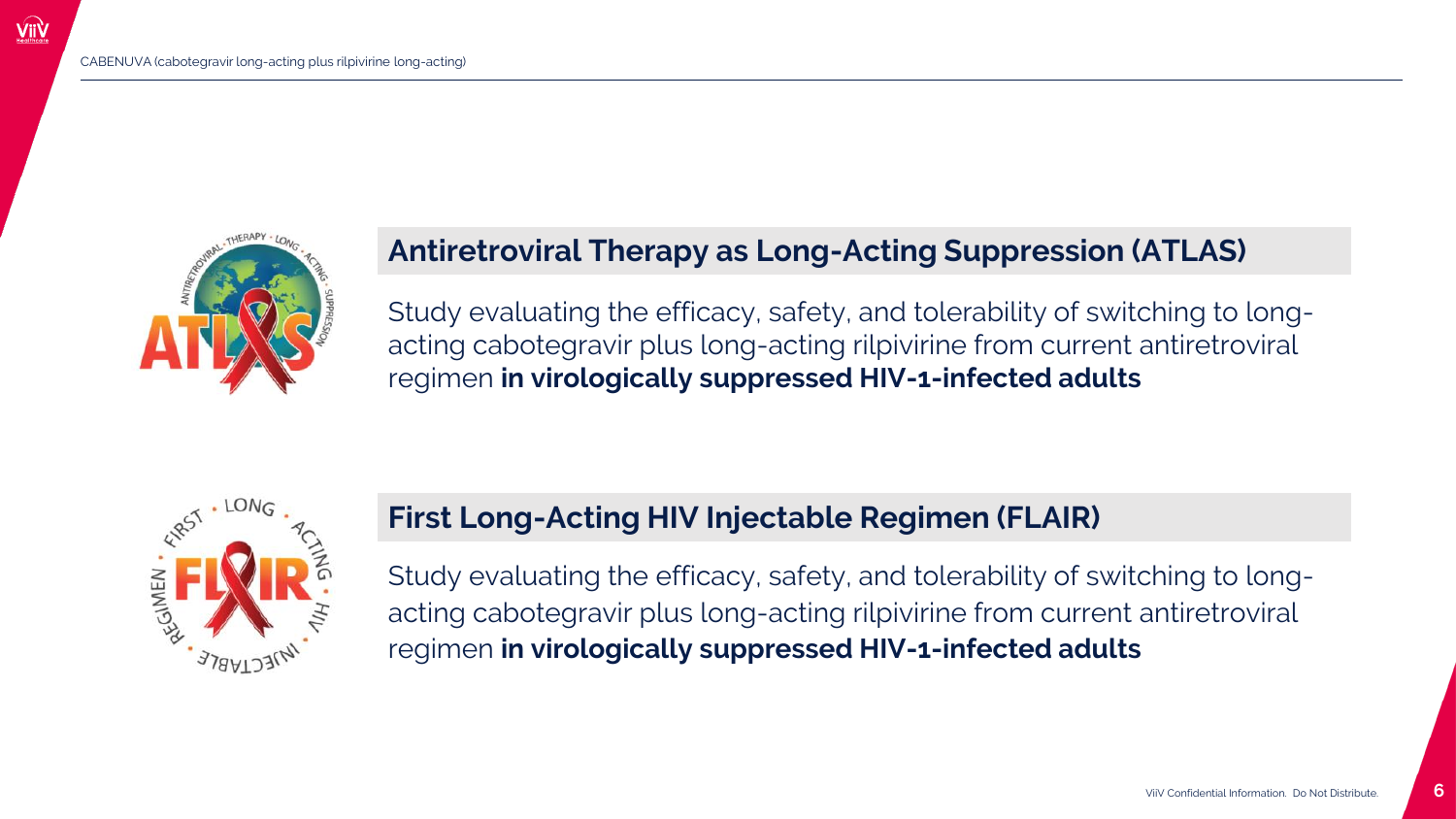$\widehat{\text{V}}$ ii $\widehat{\text{V}}$ 

### **Pooled Virologic Snapshot Outcomes at Week 48 (iTT-E Population): Noninferiority Achieved for Primary and Secondary Endpoints1,2**



#### **CAB LA + RPV LA is noninferior to current ART for virologic outcomes at Week 48**

<sup>a</sup>Difference =(proportion given CAB LA + RPV LA) − (proportion given current ART).

<sup>b</sup>Based on CMH stratified analysis adjusting to 10 strata.

References: 1. ViiV Healthcare. *Integrated Summary of Efficacy [data on file].* 2019. 2. Rizzardini G, et al. *J Acquir Immune Defic Syndr.* 2020;85(4):498-506.

ViiV Confidential Information. Do Not Distribute.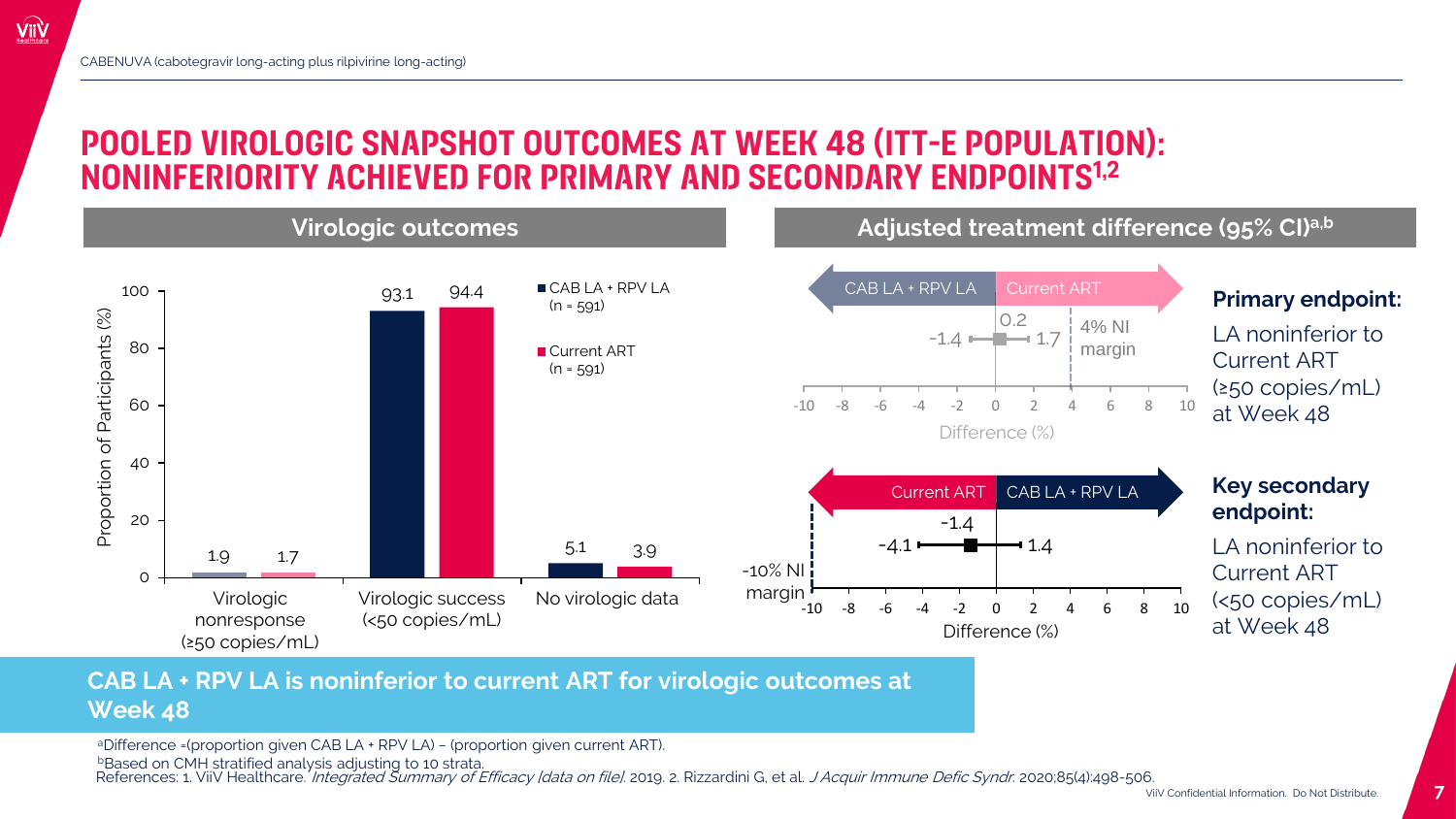## **Pooled Overall Summary of AEs Excluding iSRs during the Maintenance Phase (Pooled Safety Population)<sup>1</sup>**

|                                   | CAB LA + RPV LA IM Q4W<br>$(n = 591)$ | <b>Current ART<sup>a</sup></b><br>$(n = 591)$ |  |
|-----------------------------------|---------------------------------------|-----------------------------------------------|--|
| Any AE                            | 506 (86)                              | 444 (75)                                      |  |
| Any Grade ≥3 AE                   | 44(7)                                 | 35(6)                                         |  |
| Any AE leading to withdrawal      | 17(3)                                 | 9(2)                                          |  |
| Any SAE                           | 24(4)                                 | 25(4)                                         |  |
| Any fatal SAE                     | $\circ$                               | 1(2)                                          |  |
| Any drug-related AE               | 165 (28)                              | 35(6)                                         |  |
| Any drug-related Grade ≥3 AE      | 8(1)                                  | 1(2)                                          |  |
| Common AEs (≥10% in either arm)   |                                       |                                               |  |
| Nasopharyngitis                   | 108 (18)                              | 88 (15)                                       |  |
| Headache                          | 71(12)                                | 38(6)                                         |  |
| Upper respiratory tract infection | 66(11)                                | 52(9)                                         |  |

/ Most AEs were Grade 1 or 2 and mild-tomoderate in severity (92% and 92%, respectively)

There was no pattern of events leading to treatment discontinuation, and <2% of patients on CAB + RPV LA withdrew due to ISRs or intolerability

aCurrent ART refers to ABC/DTG/3TC in FLAIR.

.

 $\widehat{\text{V}}$ ii $\widehat{\text{V}}$ 

Notes one fatal event: 1 death due to methamphetamine overdose and unrelated to study treatment was reported for the current ART group, and no deaths were reported in the CAB LA + RPV LA treatment group

References: 1. Rizzardini G, et al. J Acquir Immune Defic Syndr. 2020;85(4):498-506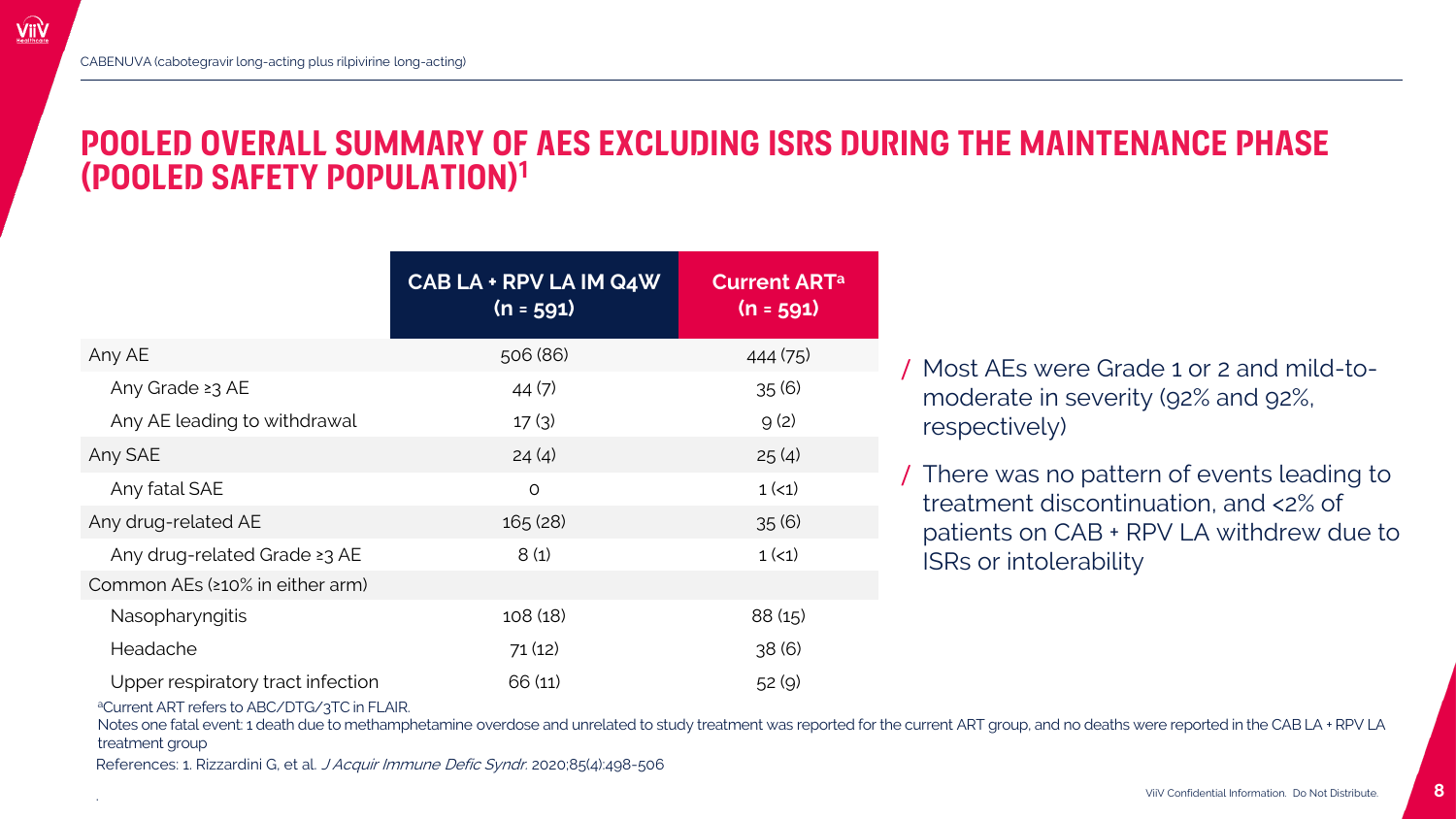## **iSRs were Common with CAB + RPV LA, though Most were Mild and incidence Declined over Time**



 $\widehat{\text{V}}$ ii $\widehat{\text{V}}$ 

.

**The majority of participants (55%)** reported ≤3 injection pain events to 48 weeks<sup>1</sup>

85% of CAB + RPV LA **participants rated pain as 'totally/very acceptable'** at Week 48,<sup>\*</sup> as assessed by PIN<sup>1</sup>



**~25% of injections had ISR events, the majority (99%) of ISRs were Grade 1–2, median duration of 3 days and resulted in few discontinuations (<1%)<sup>2</sup>**

\*Bars represent incidence of onset ISRs relative to the most recent LA injection visit ISR, injection site reaction

References: 1. Teichner P, et al.. IDWeek; October 3, 2019, 2019; Washington, DC. 2. Overton ET, et al. Presented at 10th IAS Conference on HIV Science 2019; Mexico City, Mexico.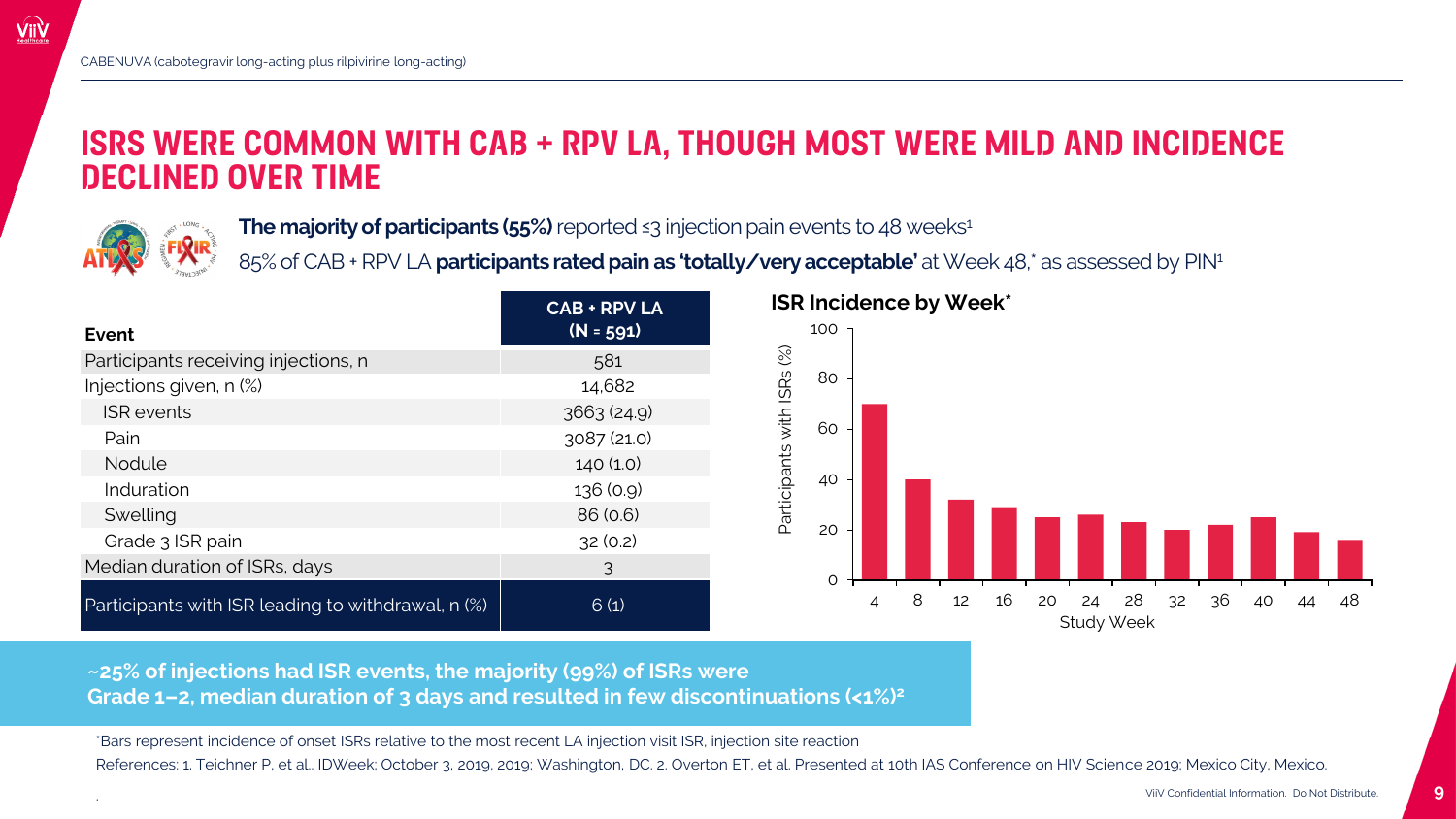# **Pooled ATLAS and FLAiR: CAB + RPV LA was Preferred over Daily Oral ART1-3**

![](_page_9_Picture_2.jpeg)

ViiV

For the past 44 weeks you have received long-acting injectable HIV medication every month. Today we would like you to compare your experience on the long-acting injections with the oral medication you received prior to entering the study.

**Which therapy do you prefer?**

**Preferences of responding participants\***

![](_page_9_Picture_6.jpeg)

### **98% of responding participants from ATLAS + FLAIR preferred CAB + RPV LA over CAR at Week 48**

\*In the overall ITT population, 88% (523/591) preferred the LA regimen over previous oral therapy, 10% (59/591) did not respond to the question, and 9/591 (2% preferred daily oral ART

References: 1. Swindells S, et al. Presentation presented at 26th CROI; March 4-7, 2019; Seattle, WA. 2. Orkin C, et al. Presentation presented at 26<sup>th</sup> CROI; March 4-7, 2019; Seattle, WA. 3. Murray M, et al. AIDS Behav. 2020;24(12):3533-3544.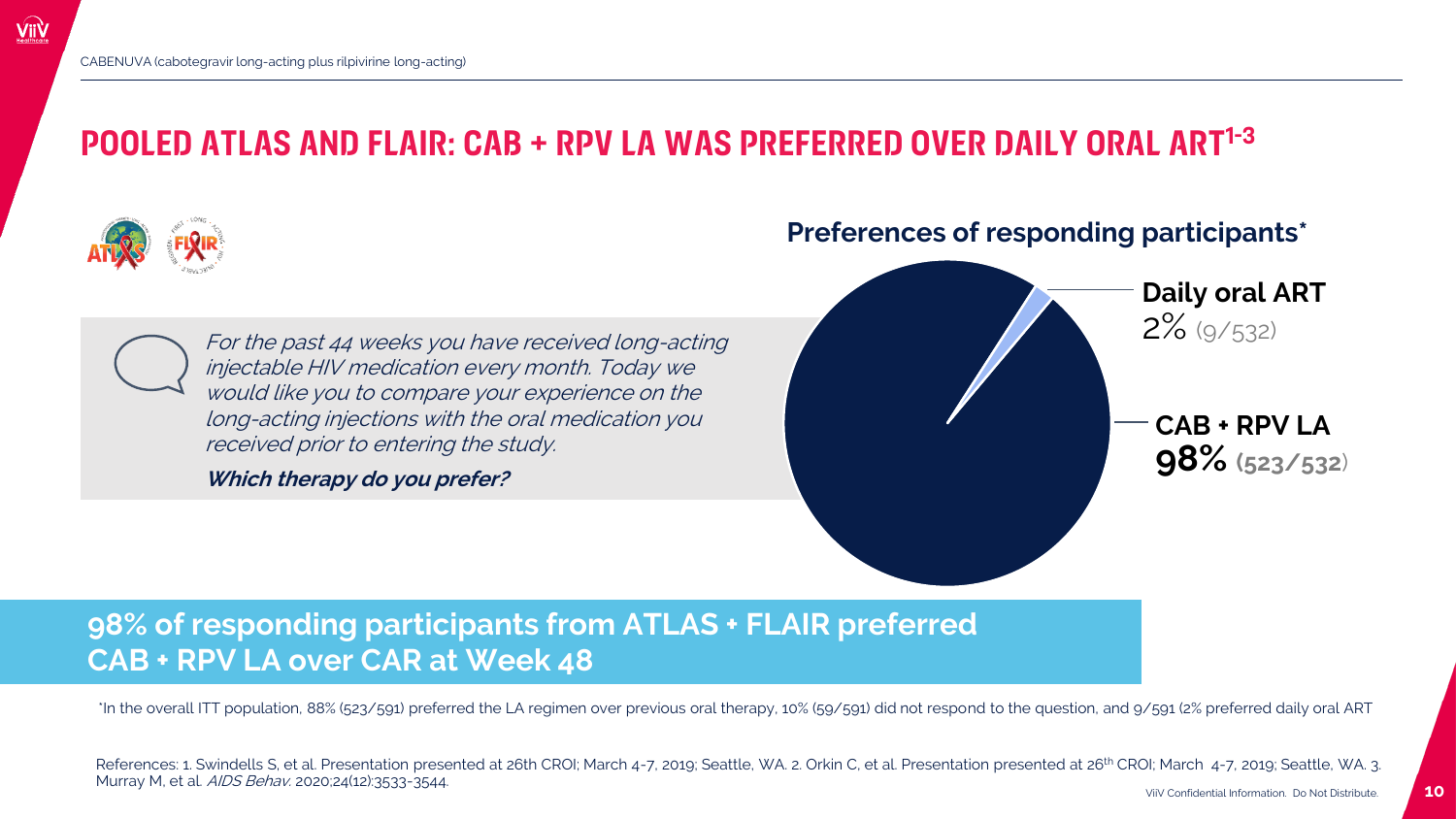.

# **CAB + RPV Monthly Dosing Schedule: Oral Lead-in and iM injections**

Patients may receive **CABENUVA** up to 7 days before or after the target date of the monthly injection.<sup>1</sup>

![](_page_10_Figure_4.jpeg)

\*Oral lead-in is used to assess the tolerability of VOCABRIA (CAB) and EDURANT (RPV) prior to the administration of CABENUVA (CAB + RPV LA)

References: 1. ViiV Healthcare. Cabenuva [prescribing information]. 2021.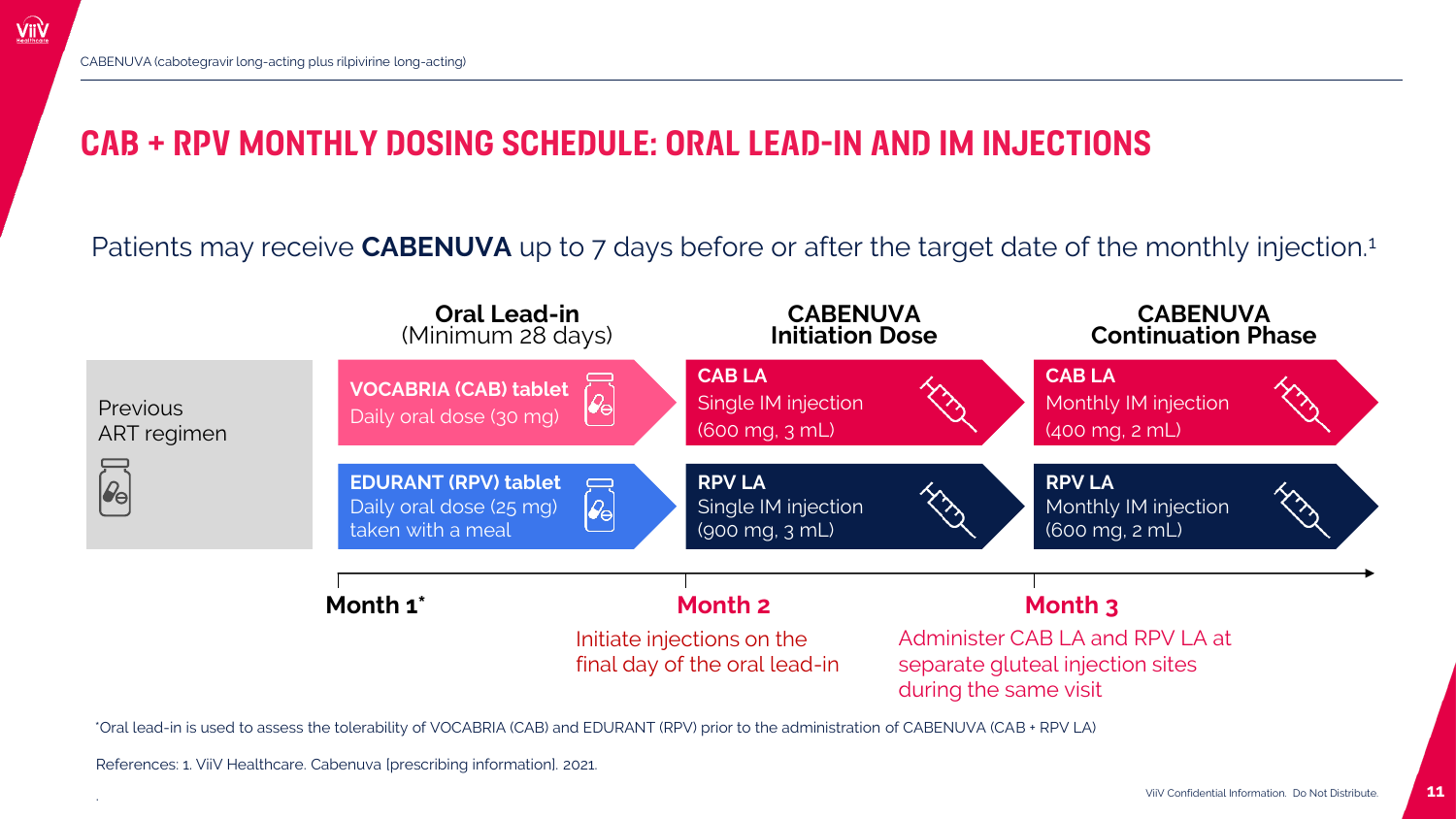# **Dose initiation and the +/- 7 Day Dosing Window<sup>1</sup>**

![](_page_11_Picture_3.jpeg)

.

#### **Choose a 'target date' for injections**

- / Injections should be given on the same date of the month
- $\prime$  Consider 1<sup>st</sup>–28<sup>th</sup> of each month (not all months have equal days)

### **+/-7 day dosing window**

- / Injections can be given up to **7 days before** OR **7 days**  after the target date\*
- Patients should return to their target date (or as close as possible) the following injection

References: 1. ViiV Healthcare. Cabenuva [prescribing information]. 2021.

#### **Example target treatment date of 15th:**

| <b>Sun</b> | <b>Mon</b>           | <b>Tue</b>       | Wed | <b>Thu</b>                                                      | Fri          | <b>Sat</b>     |
|------------|----------------------|------------------|-----|-----------------------------------------------------------------|--------------|----------------|
|            |                      |                  | 1   | $\begin{array}{ c c c c c } \hline 2 & 3 \\ \hline \end{array}$ |              | $\overline{4}$ |
| 5          | 6 7 8 9 10           |                  |     |                                                                 |              | 11             |
| 12         | 13                   | 14               |     | 15 16                                                           | $17 \mid 18$ |                |
|            | 19 20 21 22 23 24 25 |                  |     |                                                                 |              |                |
| 26         |                      | $27 \t 28 \t 29$ |     | 30                                                              |              |                |

**Target Treatment Date**

#### **CABENUVA Dosing Window**

<sup>\*</sup>Remain as close to the target date as possible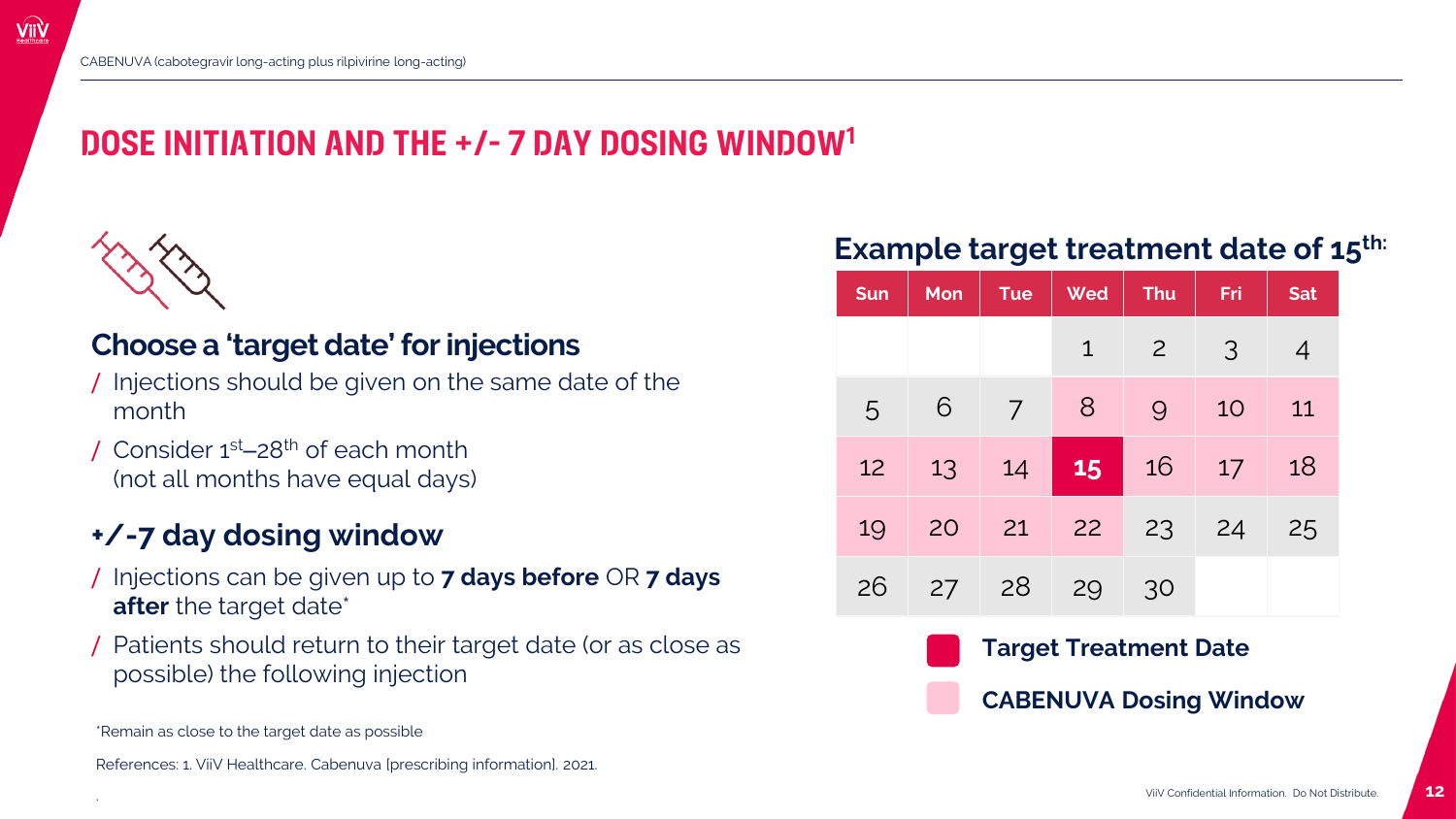.

# **Packaging: CAB and RPV Formulations**

![](_page_12_Figure_3.jpeg)

**Store CABENUVA in the refrigerator** at 2° to 8°C (36° to 46°F) in the original carton until ready to use. Both kits are approximately 5.5 in. X 6 in.